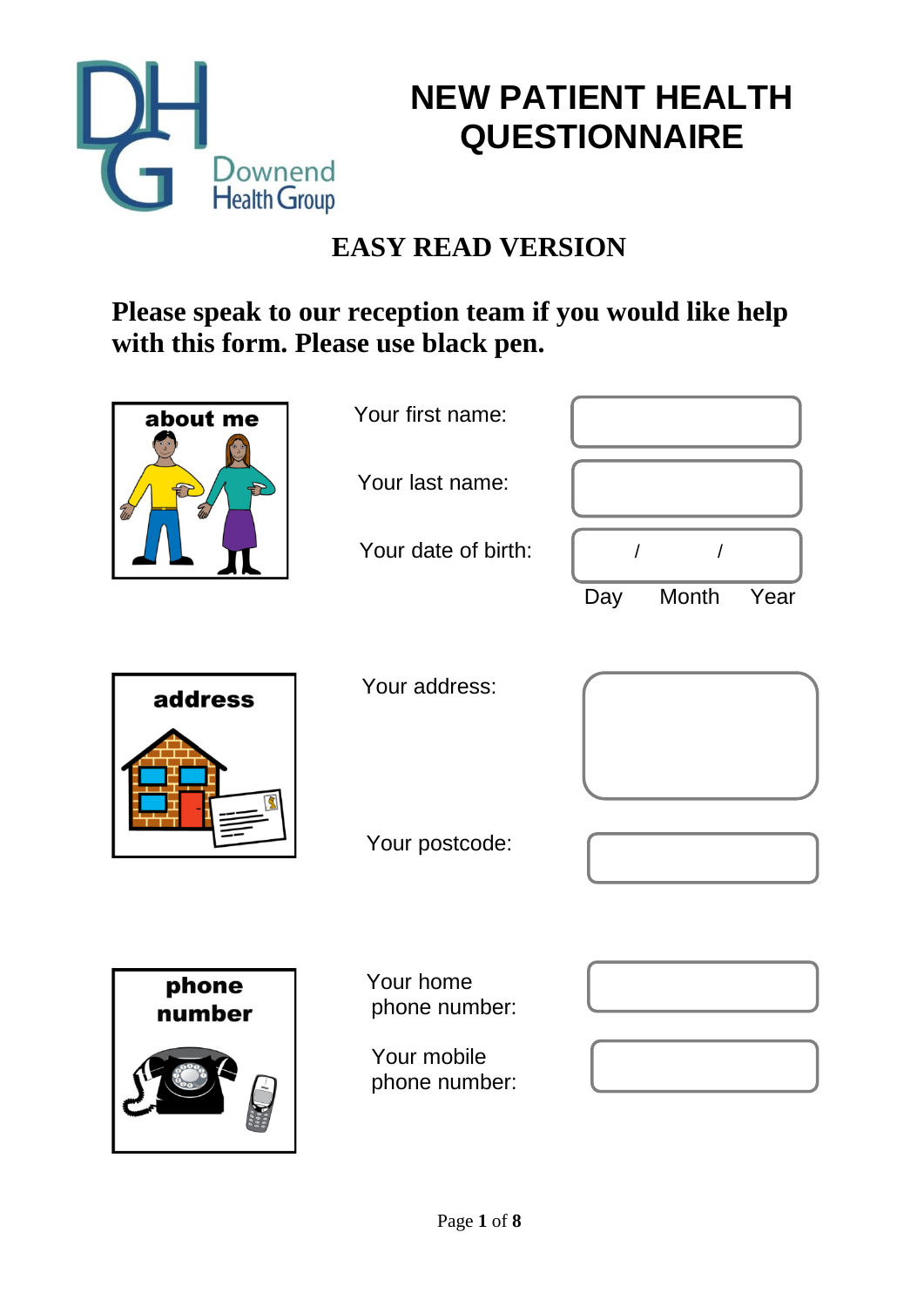How can we contact you? Please tick any boxes that apply.



| Phone:  | Yes | <b>No</b> |
|---------|-----|-----------|
| Email:  | Yes | <b>No</b> |
| Text:   | Yes | <b>No</b> |
| Letter: | Yes | <b>No</b> |



 Do you have an email address:





What is your ethnicity:





Do you need an interpreter?

Yes No

Page **2** of **8**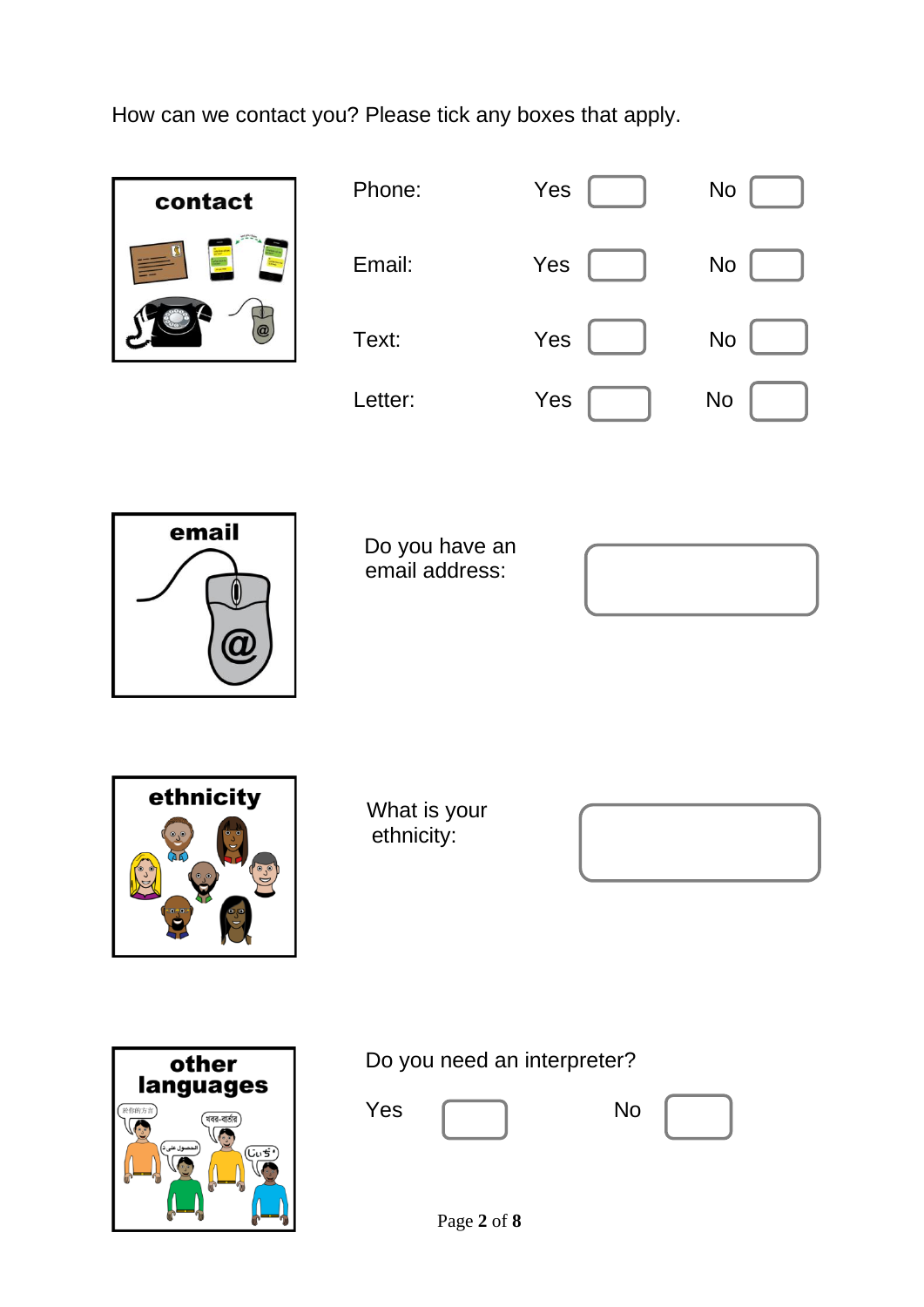

Do you have a carer or keyworker?

|           | <b>No</b><br>Yes               |
|-----------|--------------------------------|
|           | What is their name:            |
|           | What is their phone<br>number: |
|           |                                |
| allergies | Do you have any allergies?     |
| <b>MA</b> | Yes<br><b>No</b>               |



| What are you allergic to: |  |  |  |
|---------------------------|--|--|--|
|---------------------------|--|--|--|



## Do you drink alcohol?

Yes No

How many glasses each week







How many cigarettes do you smoke each day?

Page **3** of **8**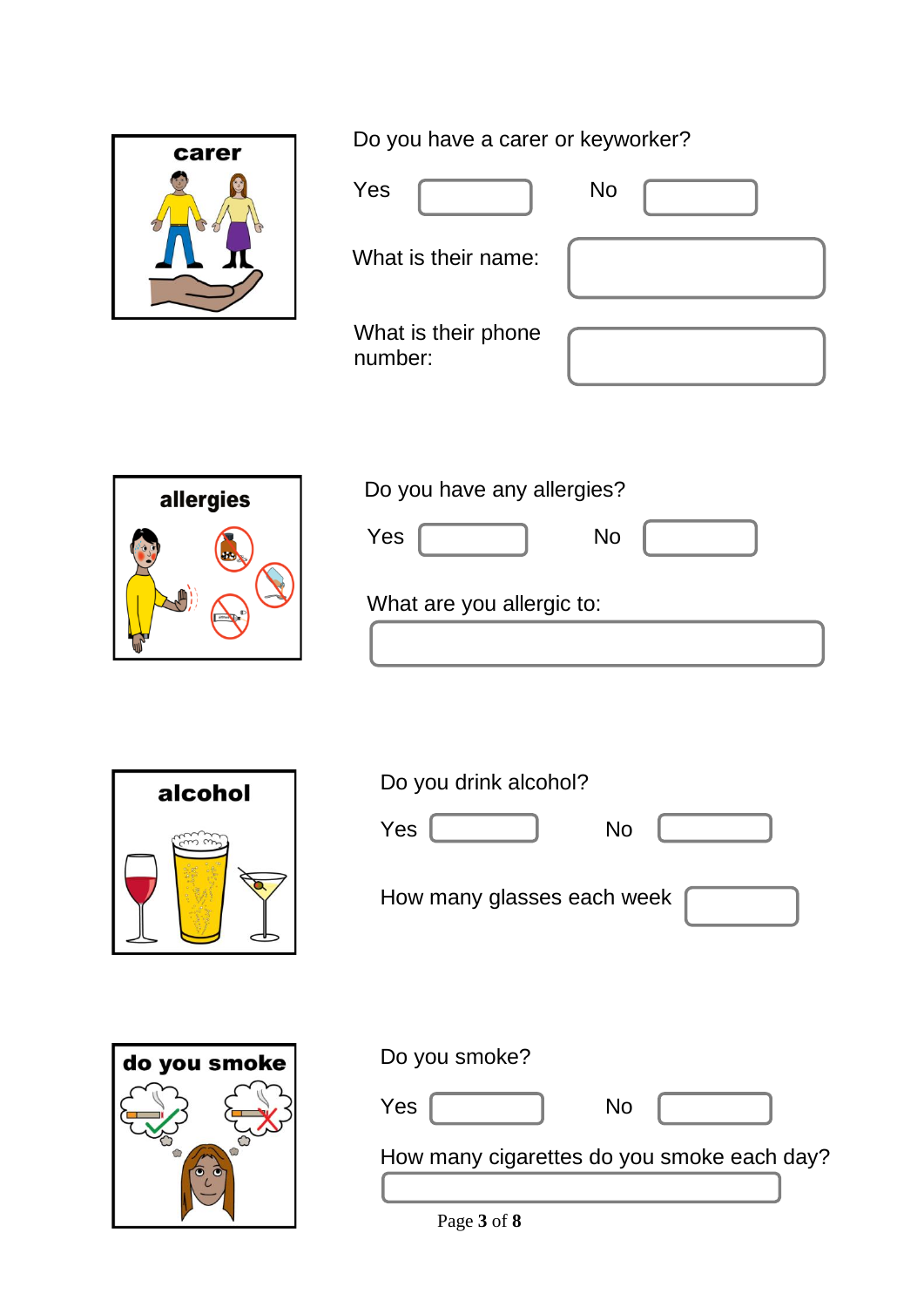

How many hours do you exercise each week:



What is the name of your next of kin:

What is their telephone number:

What is their relationship to you:

What is their date of birth:

What is their address:



 Do you agree to share your medical information with them?

| Yes | No |
|-----|----|
|     |    |

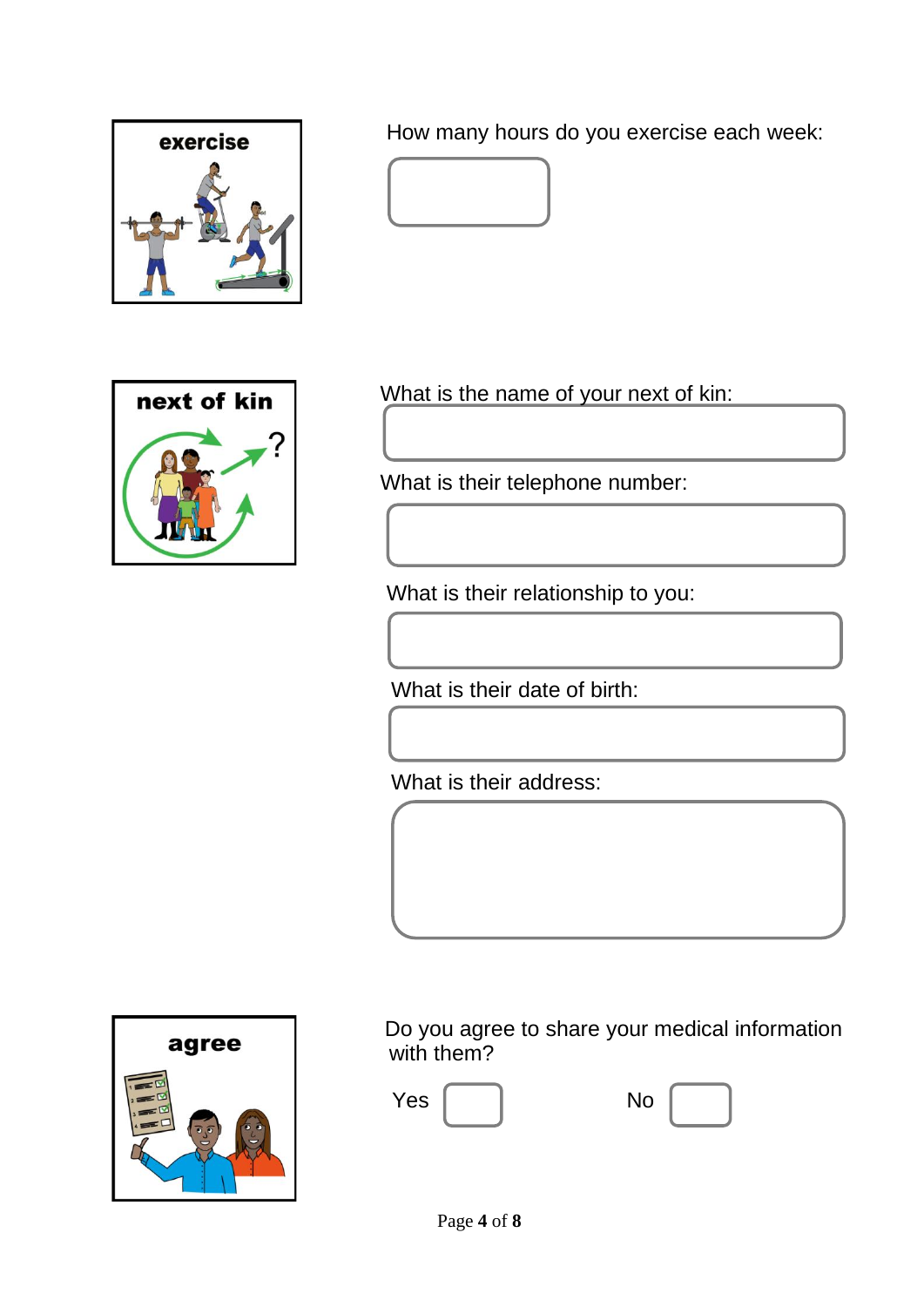

Do you have a health action plan:





Do you have any long term illnesses?



Does anyone in your family have a long term illness?



Please give us a bit more information if you ticked the yes box.

Who is ill?

What is the illness?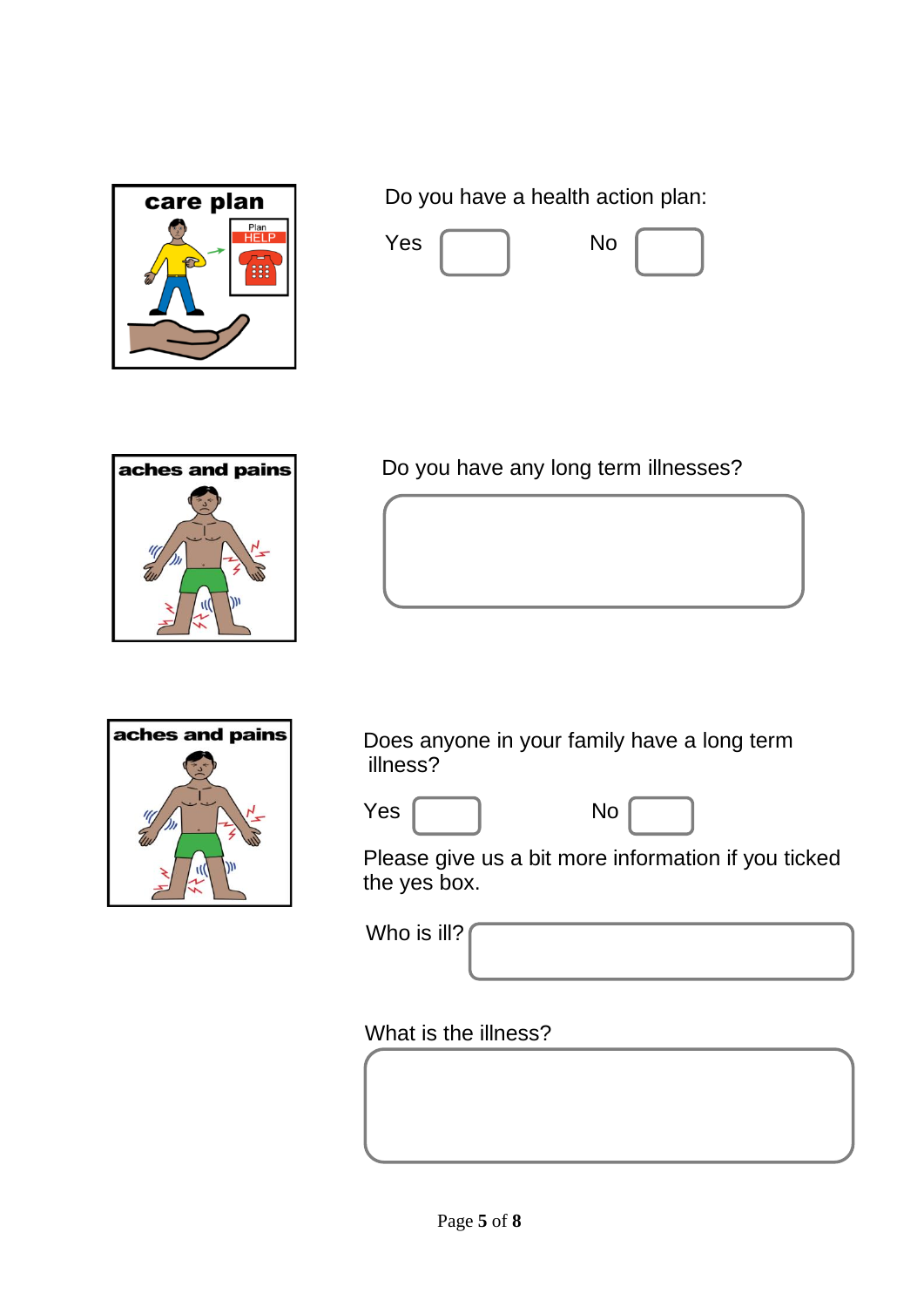Please answer the following questions. We have equipment in the waiting room for you to use. Please ask the receptionist if you would like any help.



Please tell us how tall you are in centimetres.





Please tell us your weight in kg.





Please tell us your blood pressure reading.

| $\sim$ $\sim$ | $\sim$ | יי ה |
|---------------|--------|------|
|               |        |      |



Please tell us if you take any medication.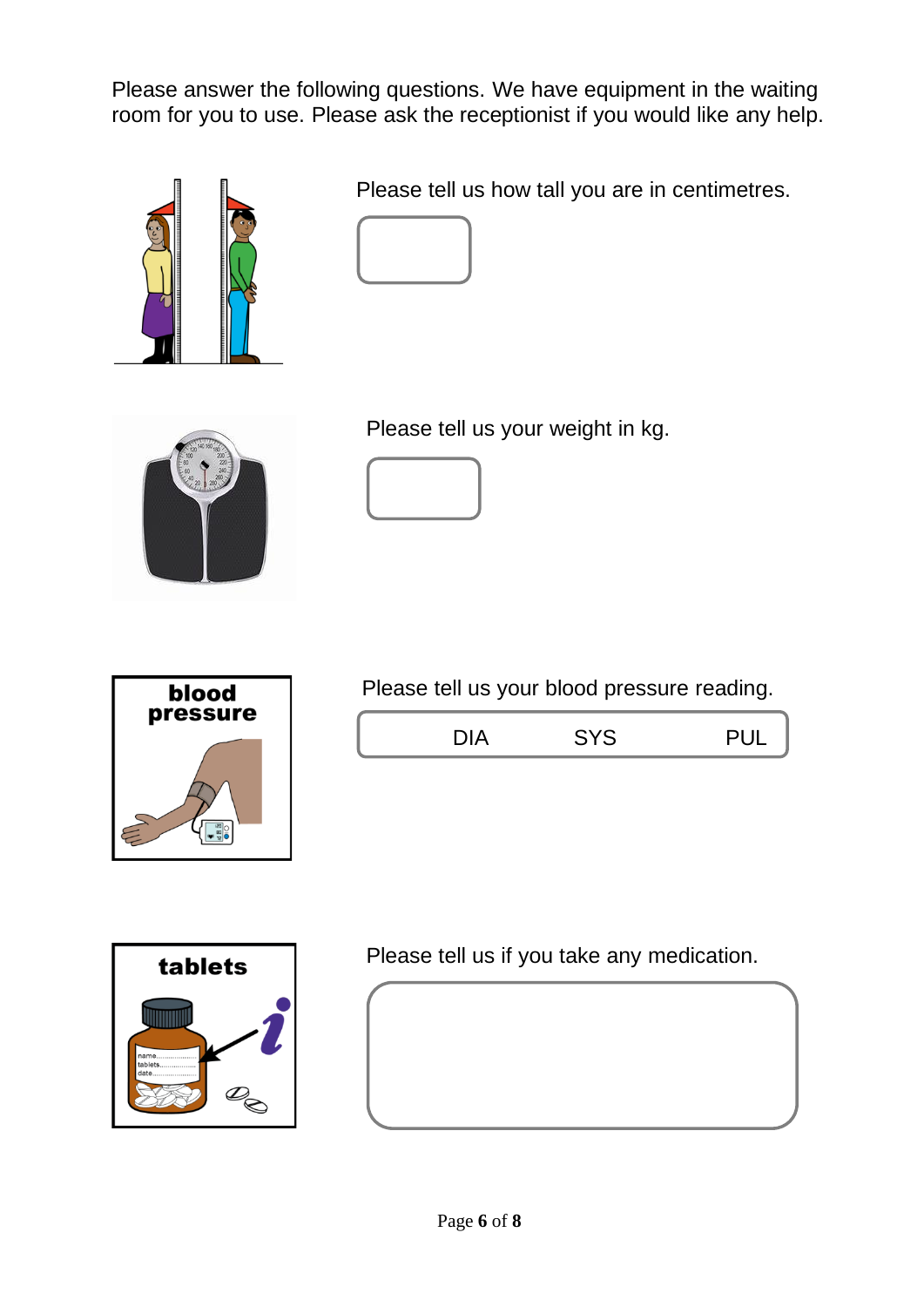

Would you like to collect your prescription from a pharmacy.

| Yes |  | <b>No</b> |
|-----|--|-----------|
|-----|--|-----------|



Please tell us the pharmacy name you would like to collect from.



Please inform us if you have any additional information and/or communication needs. This will help us better communicate with you.